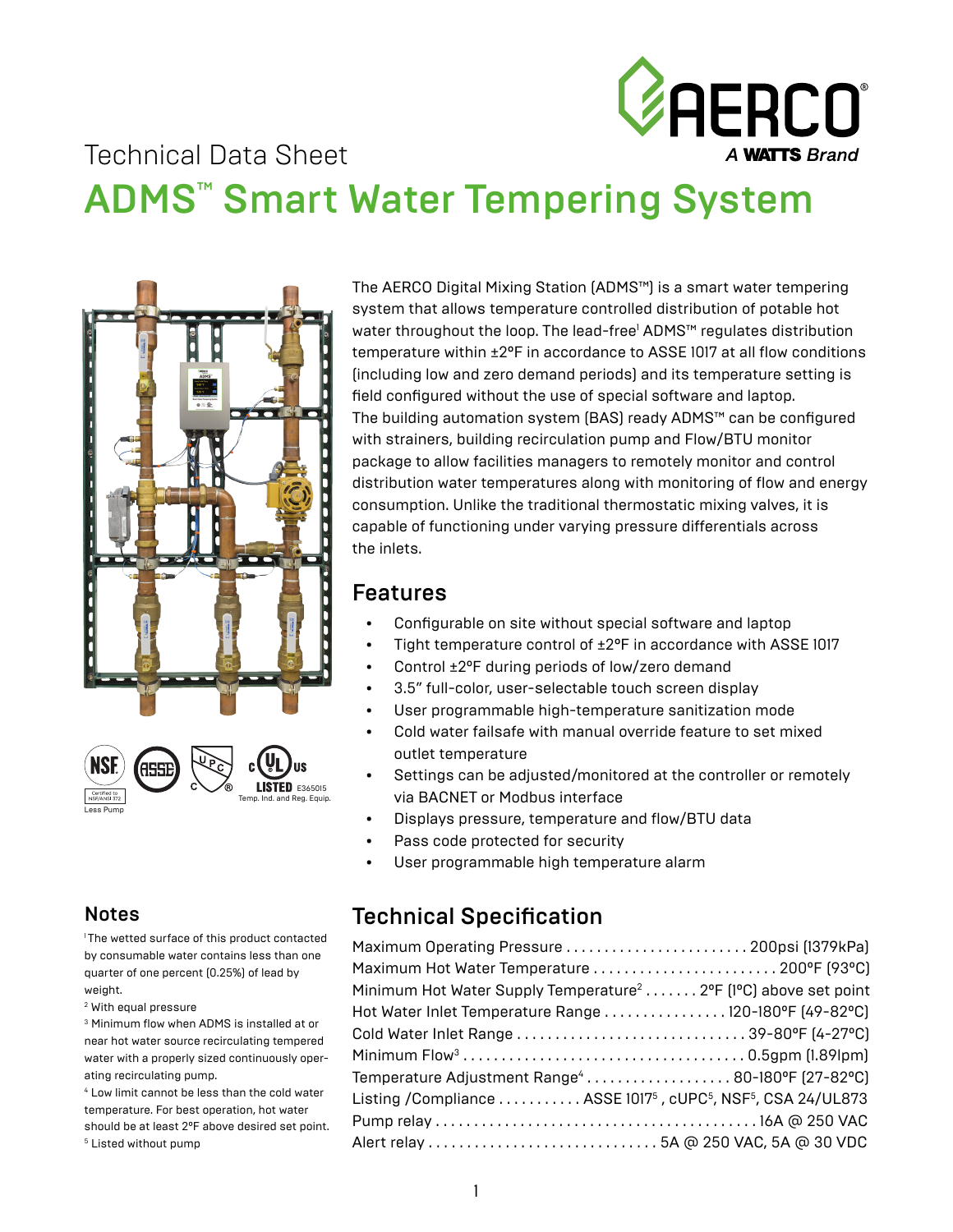### Flow Capacity @ 50/50 Mixed Ratio

|           |                             |             | <b>Pressure Drop Across Valve</b>                           |                             |                             |  |  |
|-----------|-----------------------------|-------------|-------------------------------------------------------------|-----------------------------|-----------------------------|--|--|
| Model     | <b>Min System</b><br>Draw   | $C_{\rm v}$ | 5 psi<br>[34 kPa]                                           | 10 psi<br>[89 kPa]          | 15 psi<br>[103 kPa]         |  |  |
| ADMS150-S | $0.5$ gpm<br>$[1.9$ lpm $]$ | 26.88       | 60 gpm<br>$[228$ lpm $]$                                    | 85 gpm<br>$[322$ lpm $]$    | $104$ gpm<br>$[394$ lpm]    |  |  |
| ADMS200-S | $0.5$ gpm<br>$[1.9$ lpm $]$ | 42.70       | 95 gpm<br>$[361$ lpm $]$                                    | $135$ gpm<br>$[511$ lpm $]$ | $165$ gpm<br>$[626$ lpm $]$ |  |  |
| ADMS150-D | $0.5$ gpm<br>$[1.9$ lpm $]$ | 53.76       | $120$ gpm<br>$[455$ lpm                                     | 170 gpm<br>$[644$ lpm       | $208$ gpm<br>$[788$ lpm $]$ |  |  |
| ADMS200-D | $0.5$ gpm<br>$[1.9$ lpm $]$ | 85.40       | $191$ gpm<br>$270$ gpm<br>$[723$ lpm $]$<br>$[1022$ lpm $]$ |                             | 331 gpm<br>$[1252$ lpm $]$  |  |  |
| ADMS200-T | $0.5$ gpm<br>$[1.9$ lpm $]$ | 128.10      | $286$ gpm<br>$[1084$ lpm                                    | $405$ gpm<br>$[1533$ lpm]   | 496 gpm<br>$[1878$ lpm      |  |  |

#### **Dimensions**

Single Valve

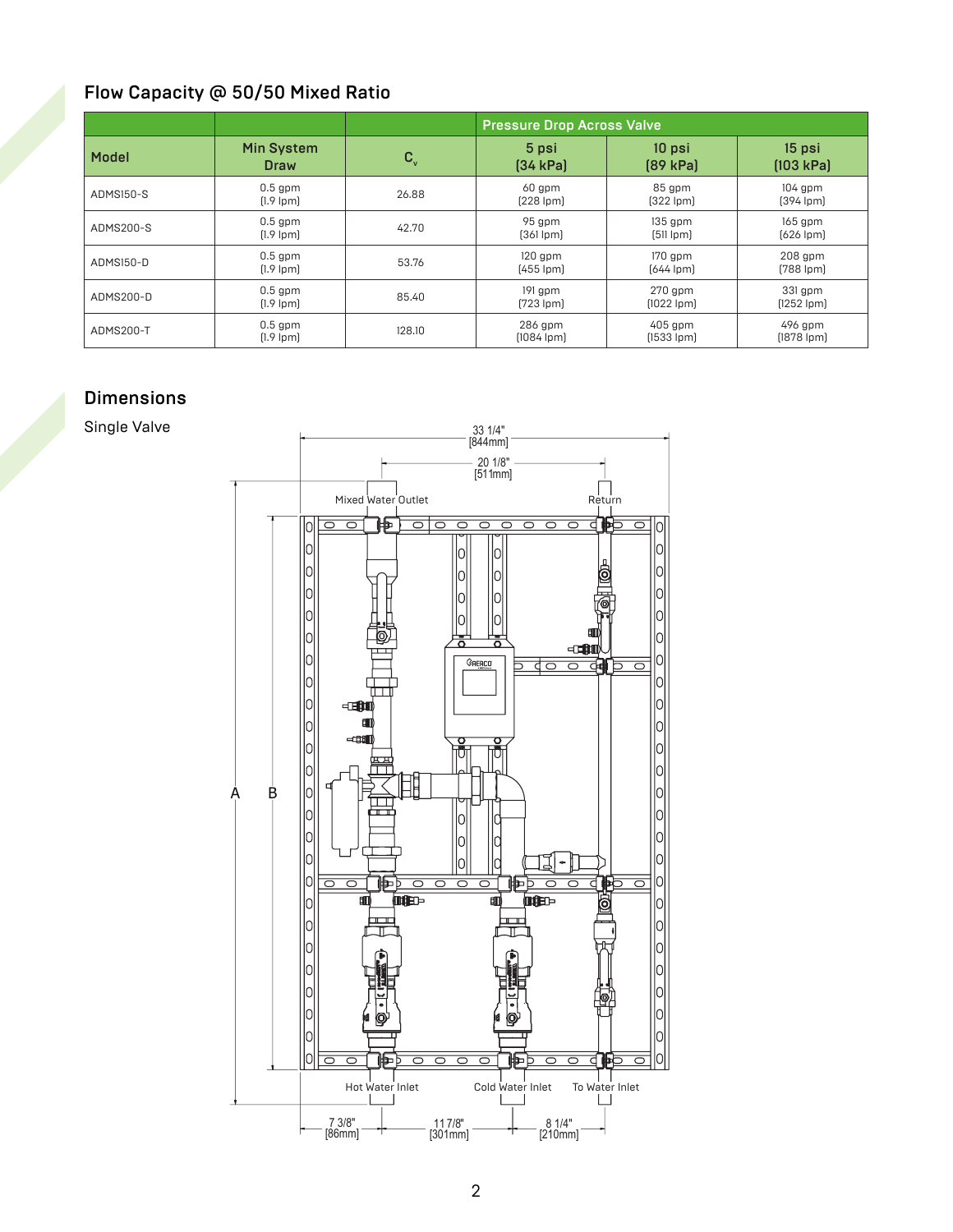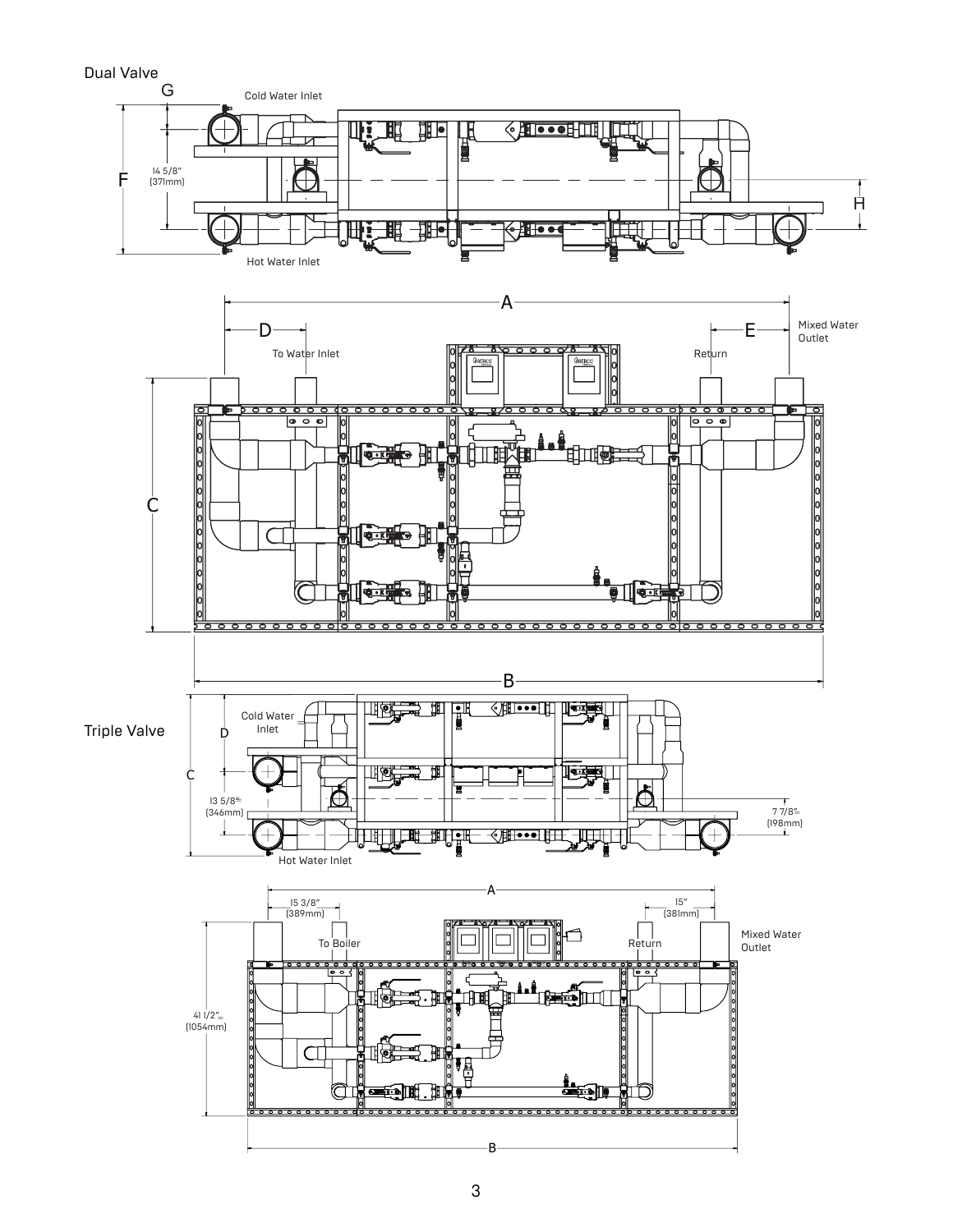### Single Valve\*

| <b>Model</b> | <b>Inlets</b>  | <b>Outlet</b> | Return             | A                   | B              |  |  |
|--------------|----------------|---------------|--------------------|---------------------|----------------|--|--|
| ADMS150-S1-0 | 2 <sup>n</sup> | 2.5''         | $1^{\prime\prime}$ | 56.375"             | 50"            |  |  |
|              | [51 mm]        | $[64$ mm      | [25 mm]            | $[1432 \, mm]$      | $[1270$ mm $]$ |  |  |
| ADMS150-S1-1 | 2 <sup>n</sup> | 2.5''         | $1^{\prime\prime}$ | 78.25"              | 72"            |  |  |
|              | [51 mm]        | $[64$ mm      | $[25$ mm           | $[1988$ mm          | $[1829$ mm $]$ |  |  |
| ADMS150-S2-0 | 2 <sup>n</sup> | 2.5''         | 2 <sup>n</sup>     | 56.375"             | 50"            |  |  |
|              | [51 mm]        | $[64$ mm      | [51 mm]            | $[1432 \text{ mm}]$ | $[1270$ mm     |  |  |
| ADMS150-S2-1 | 2 <sup>n</sup> | 2.5''         | 2 <sup>n</sup>     | 78.25"              | 72"            |  |  |
|              | [51 mm]        | $[64$ mm $]$  | [51 mm]            | $[1988$ mm          | $[1829$ mm     |  |  |
| ADMS200-S1-0 | 2.5''          | 3''           | $1^{\prime\prime}$ | 63.625"             | 57"            |  |  |
|              | $[64$ mm $]$   | $[76$ mm $]$  | $[25$ mm           | $[1616$ mm          | $[1448$ mm     |  |  |
| ADMS200-S1-1 | 2.5''          | 3''           | $1^{\prime\prime}$ | 80.75"              | 74''           |  |  |
|              | $[64$ mm       | $[76$ mm $]$  | $[25$ mm           | [2051 mm]           | $[1880$ mm     |  |  |
| ADMS200-S2-0 | 2.5''          | 3''           | 2 <sup>n</sup>     | 63.625"             | 57"            |  |  |
|              | $[64$ mm       | $[76$ mm $]$  | [51 mm]            | $[1616$ mm          | $[1448$ mm     |  |  |
| ADMS200-S2-1 | 2.5''          | 3''           | 2 <sup>n</sup>     | 80.75"              | 74''           |  |  |
|              | $[64$ mm       | $[76$ mm $]$  | [51 mm]            | [2051 mm]           | $[1880$ mm     |  |  |

\*Strainers shipped loose and are field installed

#### Dual Valve

| <b>Model</b>  | <b>Inlets</b>      | Outlet,            | <b>Return</b>      | А                   | в                   | с          | D                  | E                  | F.                 | G                  | н                  |
|---------------|--------------------|--------------------|--------------------|---------------------|---------------------|------------|--------------------|--------------------|--------------------|--------------------|--------------------|
| ADMS150-D3-00 | 4 <sup>''</sup>    | 4 <sup>n</sup>     | 3"                 | 82.625"             | 92"                 | 37.125"    | 11.875"            | 11.5''             | 21.875"            | 3.625''            | 7.25''             |
|               | $[102 \text{ mm}]$ | $[102 \text{ mm}]$ | $[76$ mm $]$       | $[2099$ mm          | $[2337$ mm          | $[943$ mm  | $[302 \text{ mm}]$ | [292 mm]           | (556 mm)           | [92 mm]            | $[184$ mm          |
| ADMS150-D3-01 | 4 <sup>''</sup>    | 4 <sup>''</sup>    | 3"                 | 90.625"             | 100''               | 37.125"    | 11.875"            | 11.5''             | 21.875"            | 3.625''            | 7.25''             |
|               | $[102 \text{ mm}]$ | $[102 \text{ mm}]$ | $[76$ mm $]$       | $[2302 \text{ mm}]$ | $[2540$ mm          | $[943$ mm  | $[302 \text{ mm}]$ | $[292 \text{ mm}]$ | (556 mm)           | $[92 \text{ mm}]$  | $[184$ mm          |
| ADMS150-D3-10 | 4 <sup>''</sup>    | 4 <sup>''</sup>    | 3"                 | 104.375"            | 113.75''            | 37.125"    | 11.875"            | 11.5''             | 21.875"            | 3.625''            | 7.25''             |
|               | $[102 \text{ mm}]$ | $[102 \text{ mm}]$ | $[76 \text{ mm}]$  | $[2651$ mm          | (2889 mm)           | $[943$ mm  | $[302 \text{ mm}]$ | $[292$ mm          | $[556 \text{ mm}]$ | $[92 \text{ mm}]$  | $[184$ mm          |
| ADMS150-D3-11 | 4 <sup>''</sup>    | 4 <sup>''</sup>    | 3"                 | 112.375"            | 121.75"             | 37.125"    | 11.875"            | 11.5''             | 21.875"            | 3.625"             | 7.25''             |
|               | $[102 \text{ mm}]$ | $[102 \text{ mm}]$ | $[76 \text{ mm}]$  | $[2854 \text{ mm}]$ | $[3092 \text{ mm}]$ | (943 mm)   | $[302 \text{ mm}]$ | $[292 \text{ mm}]$ | $[556 \text{ mm}]$ | [92 mm]            | $[184 \text{ mm}]$ |
| ADMS200-D3-00 | 6"                 | 6''                | 3"                 | 91.75"              | 100''               | 41.75"     | 13"                | 13.5''             | 23.5''             | 4.5''              | 7.375"             |
|               | [152 mm]           | $[152 \text{ mm}]$ | $[76$ mm $]$       | $[2330$ mm          | $[2540$ mm          | $[1060$ mm | $[330$ mm          | $[343$ mm          | $[597$ mm          | $[114 \text{ mm}]$ | $[187$ mm          |
| ADMS200-D3-01 | 6"                 | 6''                | $3^{\prime\prime}$ | 103''               | 111.25''            | 41.75"     | 13''               | 13.5''             | 23.5''             | 4.5''              | 7.375"             |
|               | [152 mm]           | $[152 \text{ mm}]$ | $[76$ mm $]$       | $[2616$ mm          | $[2826$ mm          | $[1060$ mm | $[330$ mm          | $[343$ mm          | $[597$ mm          | $[114 \text{ mm}]$ | $[187$ mm $]$      |
| ADMS200-D3-10 | 6"                 | 6''                | 3"                 | 107.75"             | 116"                | 41.75"     | 13"                | 13.5''             | 23.5''             | 4.5''              | 7.375"             |
|               | $[152 \text{ mm}]$ | $[152 \text{ mm}]$ | $[76 \text{ mm}]$  | (2737 mm)           | $[2946$ mm          | $[1060$ mm | $[330$ mm          | $[343$ mm          | $[597$ mm          | $[114 \text{ mm}]$ | $[187 \text{ mm}]$ |
| ADMS200-D3-11 | 6"                 | 6''                | 3"                 | 121.375"            | 130"                | 41.75"     | 13"                | 13.5''             | 23.5''             | 4.5''              | 7.375"             |
|               | [152 mm]           | [152 mm]           | $[76$ mm $]$       | $[3083$ mm          | $[3302 \text{ mm}]$ | $[1060$ mm | $[330$ mm          | $[343$ mm          | $[597$ mm          | $[114 \text{ mm}]$ | $[187$ mm $]$      |

### Triple Valve

| Model         | Inlets        | <b>Outlet</b>      | <b>Return</b>     | А                   | в          | с         | D         |
|---------------|---------------|--------------------|-------------------|---------------------|------------|-----------|-----------|
| ADMS200-T3-00 | 6"            | 6''                | $\Omega''$        | 95.75"              | 105''      | 36.25"    | 18.125"   |
|               | [152 mm]      | $[152 \text{ mm}]$ | $[76 \text{ mm}]$ | $[2432$ mm          | $[2667$ mm | $[921$ mm | $[460$ mm |
| ADMS200-T3-01 | 6"            | 6"                 | 3"                | 107"                | 116.25''   | 36.25''   | 18.125"   |
|               | $[152$ mm $]$ | $[152$ mm $]$      | [76 mm]           | $[2718 \text{ mm}]$ | $[2953$ mm | $[921$ mm | $[460$ mm |
| ADMS200-T3-10 | 6"            | 6''                | 3''               | 111.75''            | 121''      | 36.25''   | 18.125"   |
|               | [152 mm]      | [152 mm]           | $[76 \text{ mm}]$ | $[2838$ mm          | $[3073$ mm | $[921$ mm | $[460$ mm |
| ADMS200-T3-11 | 6"            | 6''                | 3"                | 123.75"             | 133''      | 36.25''   | 18.125"   |
|               | $[152$ mm $]$ | $[152$ mm $]$      | $[76 \text{ mm}]$ | $[3143$ mm          | $[3378$ mm | $[921$ mm | $[460$ mm |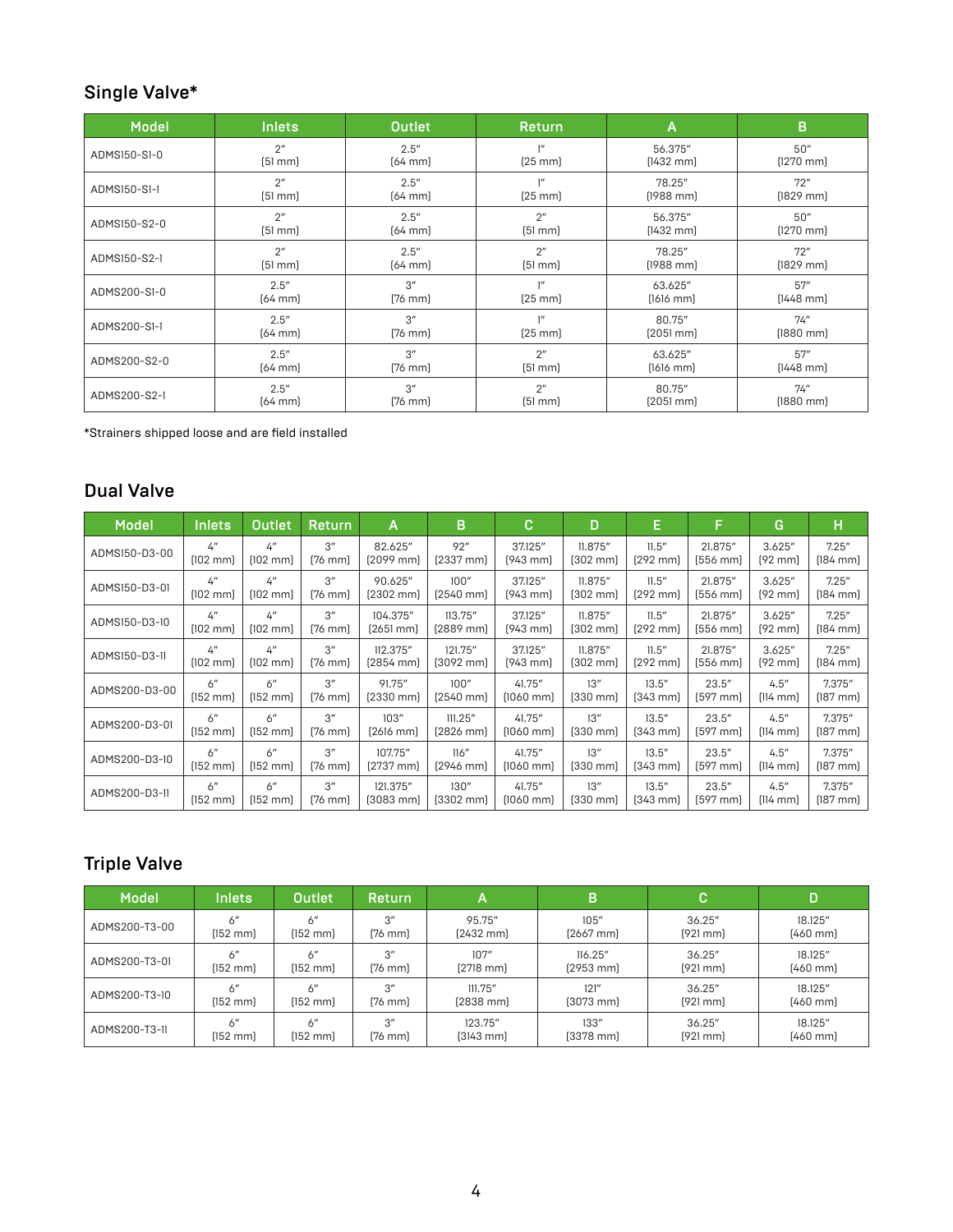## Ordering Information

|                                                                                | <b>ADMS</b> |  | - |  | ۰ |  |  |
|--------------------------------------------------------------------------------|-------------|--|---|--|---|--|--|
| <b>Valve Size</b><br>150: 1.50" Valve<br>200: 2.00" Valve                      |             |  |   |  |   |  |  |
| <b>Valve Quantity</b><br>S: Single Valve<br>D: Double Valve<br>T: Triple Valve |             |  |   |  |   |  |  |
| Return Pipe Size*<br>1: 1" Return<br>2: 2" Return<br>3:3" Return               |             |  |   |  |   |  |  |
| <b>Flow/BTU Package</b><br>0: None<br>1: Flow/BTU Package                      |             |  |   |  |   |  |  |
| <b>Strainers</b><br>0: None<br>1: Strainers                                    |             |  |   |  |   |  |  |
| <b>Recirc Pump</b><br>0: No Pump<br>1: Pump Details<br>Provided to Factory     |             |  |   |  |   |  |  |

| Pump manufacturer: The contract of the contract of the contract of the contract of the contract of the contract of the contract of the contract of the contract of the contract of the contract of the contract of the contrac |  |
|--------------------------------------------------------------------------------------------------------------------------------------------------------------------------------------------------------------------------------|--|
| Manufacturer model and p/n:                                                                                                                                                                                                    |  |
|                                                                                                                                                                                                                                |  |
| Required flow to maintain recirculation temperature:                                                                                                                                                                           |  |

\*1" Return or 2" return are available options for single valve configurations